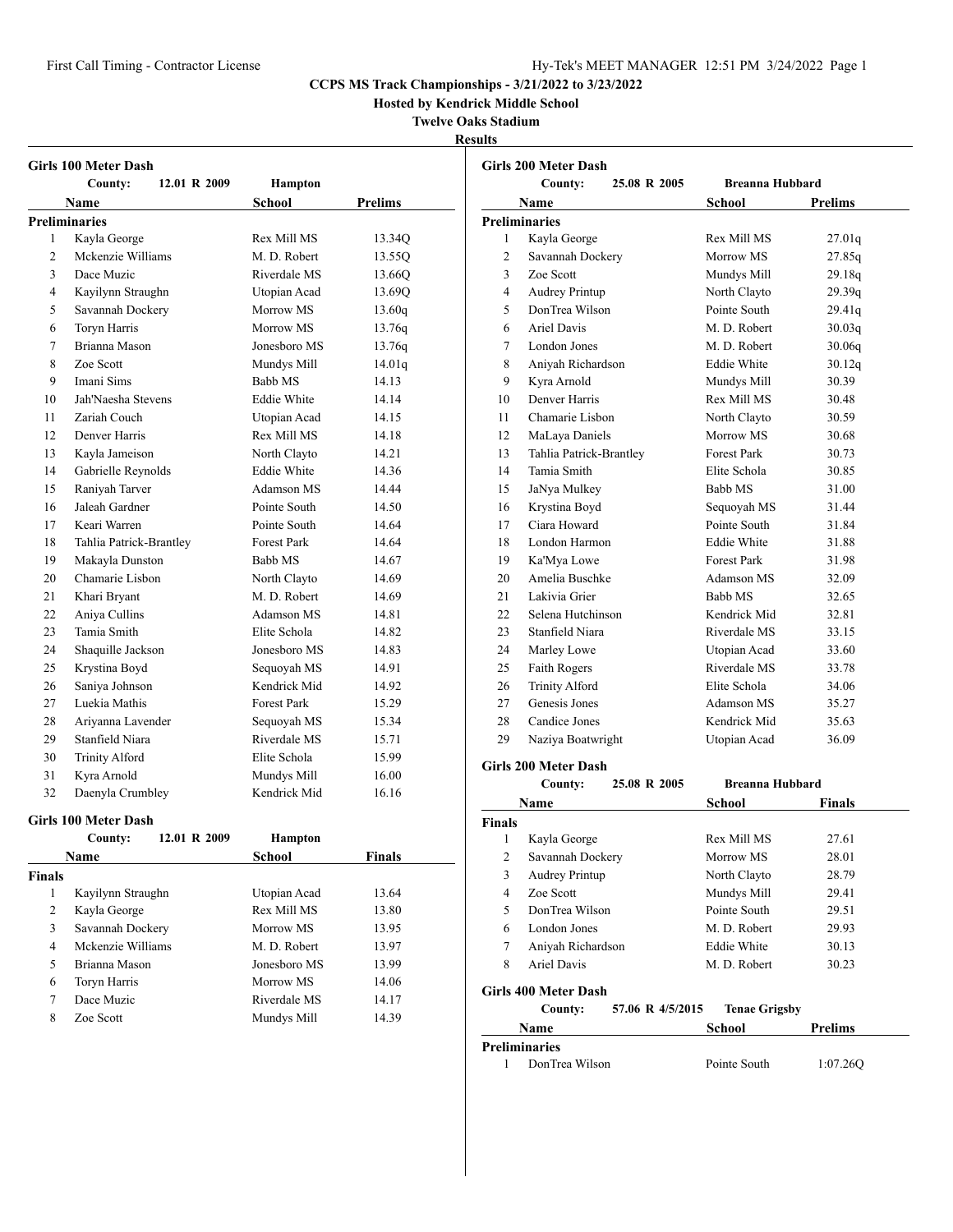## First Call Timing - Contractor License Hy-Tek's MEET MANAGER 12:51 PM 3/24/2022 Page 2

## **CCPS MS Track Championships - 3/21/2022 to 3/23/2022**

**Hosted by Kendrick Middle School**

**Twelve Oaks Stadium**

|    | Preliminaries  (Girls 400 Meter Dash) |                    |                |  |
|----|---------------------------------------|--------------------|----------------|--|
|    | <b>Name</b>                           | School             | <b>Prelims</b> |  |
| 2  | Marietou Diallo                       | M. D. Robert       | 1:09.92Q       |  |
| 3  | <b>Audrey Printup</b>                 | North Clayto       | 1:09.98Q       |  |
| 4  | Toryn Harris                          | Morrow MS          | 1:10.720       |  |
| 5  | <b>Ashley Ortiz</b>                   | Babb MS            | 1:10.41q       |  |
| 6  | Arianna Edeh                          | <b>Eddie White</b> | 1:10.86q       |  |
| 7  | Keria Richardson                      | Adamson MS         | 1:11.63q       |  |
| 8  | Abigail Love                          | Kendrick Mid       | 1:11.88q       |  |
| 9  | Ka'Mya Lowe                           | <b>Forest Park</b> | 1:12.50        |  |
| 10 | Andrews Ariyah                        | Riverdale MS       | 1:12.67        |  |
| 11 | Nadiyah Goldsmith                     | Morrow MS          | 1:12.68        |  |
| 12 | Amera Steadman                        | Pointe South       | 1:12.98        |  |
| 13 | Williams Santresia                    | Riverdale MS       | 1:13.73        |  |
| 14 | Yashiah Suttle                        | Rex Mill MS        | 1:14.83        |  |
| 15 | Ranesha Turton                        | Rex Mill MS        | 1:15.35        |  |
| 16 | Hannah Perry                          | M. D. Robert       | 1:15.50        |  |
| 17 | Ni'Yonna Andrews                      | <b>Forest Park</b> | 1:16.24        |  |
| 18 | Kayla Jameison                        | North Clayto       | 1:16.42        |  |
| 19 | Adwoa Asiedu                          | Elite Schola       | 1:16.84        |  |
| 20 | Aniyah Echols                         | <b>Eddie White</b> | 1:17.00        |  |
| 21 | Nadia Samuel                          | Adamson MS         | 1:17.32        |  |
| 22 | Jadiyah Carroll                       | Mundys Mill        | 1:19.47        |  |
| 23 | Nalani Sherrell                       | Elite Schola       | 1:20.59        |  |
| 24 | <b>Taylor Houston</b>                 | Mundys Mill        | 1:21.27        |  |
| 25 | Saniya Johnson                        | Kendrick Mid       | 1:24.96        |  |
| 26 | Jaide Stevens                         | Sequoyah MS        | 1:30.38        |  |
| 27 | Nevaeh Elskoe                         | Utopian Acad       | 1:31.92        |  |
| 28 | Geraldine Flores                      | Sequoyah MS        | 1:32.06        |  |
|    |                                       |                    |                |  |

## **Girls 400 Meter Dash**

|               | County:               | 57.06 R 4/5/2015 | <b>Tenae Grigsby</b> |               |
|---------------|-----------------------|------------------|----------------------|---------------|
|               | Name                  |                  | School               | <b>Finals</b> |
| <b>Finals</b> |                       |                  |                      |               |
| 1             | DonTrea Wilson        |                  | Pointe South         | 1:06.40       |
| 2             | <b>Audrey Printup</b> |                  | North Clayto         | 1:08.06       |
| 3             | Toryn Harris          |                  | Morrow MS            | 1:10.03       |
| 4             | Arianna Edeh          |                  | Eddie White          | 1:11.21       |
| 5             | Abigail Love          |                  | Kendrick Mid         | 1:11.69       |
| 6             | Marietou Diallo       |                  | M. D. Robert         | 1:11.83       |
| 7             | Ashley Ortiz          |                  | <b>Babb MS</b>       | 1:14.13       |
| 8             | Keria Richardson      |                  | Adamson MS           | 1:25.10       |

#### **Girls 800 Meter Run**

|               | 2:26.00 R 2009<br>County: | Fletcher     |               |
|---------------|---------------------------|--------------|---------------|
|               | Name                      | School       | <b>Finals</b> |
| <b>Finals</b> |                           |              |               |
| 1             | Rayna Brown               | Rex Mill MS  | 2:46.52       |
| 2             | NiSilvia Pringle          | M. D. Robert | 2:50.37       |
| 3             | Charlye Fairchild         | Eddie White  | 2:52.49       |
| 4             | <b>Charity Tukes</b>      | Eddie White  | 2:54.35       |
| 5             | <b>Aunesty Sims</b>       | Morrow MS    | 2:58.10       |
| 6             | Paris Brown               | Jonesboro MS | 3:02.76       |
| 7             | Alisa Williams            | Morrow MS    | 3:11.21       |
| 8             | Timiya Washington         | Pointe South | 3:12.48       |

| 9  | Deauna Thomas    | Pointe South       | 3:12.63 |
|----|------------------|--------------------|---------|
| 10 | Iayana Simms     | North Clayto       | 3:13.36 |
| 11 | Amira Andrews    | M. D. Robert       | 3:15.46 |
| 12 | Riley Tyneesa    | Riverdale MS       | 3:17.66 |
| 13 | Jayla Hill       | Rex Mill MS        | 3:20.17 |
| 14 | Sofia Grand-Jean | Mundys Mill        | 3:21.95 |
| 15 | London Graham    | Elite Schola       | 3:22.13 |
| 16 | Candessa Barker  | Adamson MS         | 3:23.31 |
| 17 | Briannah Trapp   | Mundys Mill        | 3:28.44 |
| 18 | Angela Sanfiel   | Kendrick Mid       | 3:31.12 |
| 19 | Mikiyah Herron   | Jonesboro MS       | 3:31.79 |
| 20 | Kylin Potter     | Elite Schola       | 3:33.56 |
| 21 | Nayeli Campos    | Babb MS            | 3:37.43 |
| 22 | Ayanna Milton    | Kendrick Mid       | 3:40.32 |
| 23 | Mensah Vanessa   | Riverdale MS       | 3:43.36 |
| 24 | Tawanna Adkins   | <b>Forest Park</b> | 3:46.18 |
| 25 | Angie Alvarez    | Babb MS            | 3:47.23 |
| 26 | Genesis Taylor   | Utopian Acad       | 3:51.13 |
| 27 | Ciara Mitchell   | Utopian Acad       | 3:58.90 |
| 28 | Karisma Davis    | <b>Forest Park</b> | 4:34.15 |
|    |                  |                    |         |

## **Girls 1600 Meter Run**

|               | 5:22.00 R 2009<br>County: | Fletcher           |               |
|---------------|---------------------------|--------------------|---------------|
|               | Name                      | School             | <b>Finals</b> |
| <b>Finals</b> |                           |                    |               |
| 1             | NiSilvia Pringle          | M. D. Robert       | 6:23.53       |
| 2             | <b>Charity Tukes</b>      | Eddie White        | 6:40.19       |
| 3             | <b>Aunesty Sims</b>       | Morrow MS          | 6:47.40       |
| 4             | Iayana Simms              | North Clayto       | 7:05.08       |
| 5             | Cameryn Hartry            | Rex Mill MS        | 7:11.15       |
| 6             | Talia Blocker             | Kendrick Mid       | 7:11.16       |
| 7             | Alamer Amera              | Riverdale MS       | 7:34.29       |
| 8             | Ni'Yonna Andrews          | <b>Forest Park</b> | 7:45.56       |
| 9             | Maridenise Merino         | Rex Mill MS        | 7:46.88       |
| 10            | Louise Davis              | Pointe South       | 7:52.83       |
| 11            | Amira Andrews             | M. D. Robert       | 7:54.05       |
| 12            | Adwoa Asiedu              | Elite Schola       | 8:15.38       |
| 13            | Amalie Laing              | Elite Schola       | 8:25.33       |
| 14            | Alisa Williams            | Morrow MS          | 8:25.91       |
| 15            | Campbell Makenzie         | Riverdale MS       | 8:36.57       |
| 16            | Tiara Brumfield           | Kendrick Mid       | 11:07.70      |

# **Girls 100 Meter Hurdles**

| лисісі пинису |                  |                    |
|---------------|------------------|--------------------|
| County:       | 15.35 R 4/2/2013 | <b>Lauren Epps</b> |
| -----         |                  | $C - L = -1$       |

|                      | Name             | School       | Prelims |
|----------------------|------------------|--------------|---------|
| <b>Preliminaries</b> |                  |              |         |
|                      | Damiah Plair     | Rex Mill MS  | 18.63q  |
| 2                    | JaNya Mulkey     | Babb MS      | 18.81q  |
| 3                    | Keria Richardson | Adamson MS   | 19.19q  |
| 4                    | Corteria Atkins  | Pointe South | 19.34q  |
| 5                    | Raniyah Tarver   | Adamson MS   | 19.38q  |
| 6                    | Aleyah Verdell   | Morrow MS    | 19.74q  |
| 7                    | Jones Angela     | Riverdale MS | 19.89q  |
| 8                    | Yashiah Suttle   | Rex Mill MS  | 20.05q  |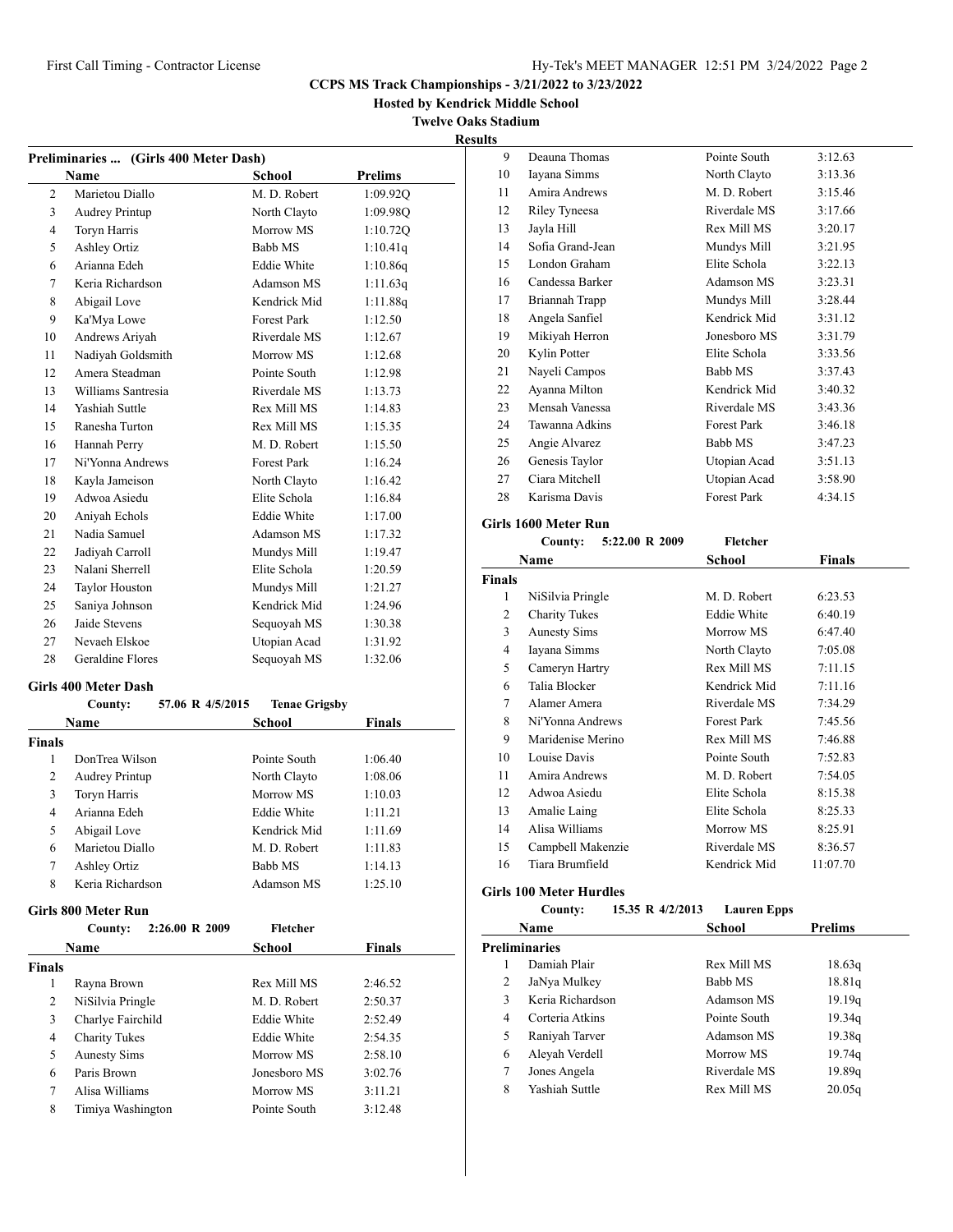**Hosted by Kendrick Middle School**

**Twelve Oaks Stadium**

**Results**

|                                         |                |              | <b>Preliminaries </b> (Girls 100 Meter Hurdles) |  |  |
|-----------------------------------------|----------------|--------------|-------------------------------------------------|--|--|
| <b>Name</b><br>School<br><b>Prelims</b> |                |              |                                                 |  |  |
| 9                                       | Dezarai Franks | North Clayto | 20.09                                           |  |  |
| 10                                      | Jamaya Bolden  | Riverdale MS | 20.27                                           |  |  |
| 11                                      | Alyssa Razor   | Jonesboro MS | 20.47                                           |  |  |
| 12                                      | Jamiral Gosier | Forest Park  | 20.79                                           |  |  |
| 13                                      | Mary Standifer | Forest Park  | 21.20                                           |  |  |
| 14                                      | Talaya Watson  | Pointe South | 21.70                                           |  |  |
| 15                                      | Mikiyah Herron | Jonesboro MS | 21.72                                           |  |  |
| 16                                      | AJ Rials       | M. D. Robert | 22.41                                           |  |  |
| 17                                      | London Graham  | Elite Schola | 22.75                                           |  |  |
| 18                                      | Angela Sanfiel | Kendrick Mid | 23.18                                           |  |  |
| 19                                      | Jayla Bennett  | Mundys Mill  | 23.56                                           |  |  |
| 20                                      | Shanya Ware    | Kendrick Mid | 23.73                                           |  |  |
| 21                                      | Zaniyah Harris | Elite Schola | 23.74                                           |  |  |

#### **Girls 100 Meter Hurdles**

## **County: 15.35 R 4/2/2013 Lauren Epps**

|               | <b>Name</b>      | School       | <b>Finals</b> |  |
|---------------|------------------|--------------|---------------|--|
| <b>Finals</b> |                  |              |               |  |
| 1             | Corteria Atkins  | Pointe South | 18.42         |  |
| 2             | JaNya Mulkey     | Babb MS      | 18.43         |  |
| 3             | Keria Richardson | Adamson MS   | 18.95         |  |
| 3             | Jamaya Bolden    | Riverdale MS | 20.27         |  |
| 4             | Damiah Plair     | Rex Mill MS  | 19.06         |  |
| 5             | Raniyah Tarver   | Adamson MS   | 19.38         |  |
| 6             | Jones Angela     | Riverdale MS | 19.91         |  |
| 7             | Yashiah Suttle   | Rex Mill MS  | 22.08         |  |
| 8             | Aleyah Verdell   | Morrow MS    | 24.62         |  |
|               |                  |              |               |  |

## **Girls 4x100 Meter Relay**

#### **County: 50.80 R 3/25/2019 Jonesboro MS**

|    | Q Adams, K Taylor, J Exum, Y Lyons |              |                |
|----|------------------------------------|--------------|----------------|
|    | <b>Team</b>                        | Relay        | <b>Prelims</b> |
|    | <b>Preliminaries</b>               |              |                |
| 1  | Rex Mill MS                        | A            | 54.56Q         |
| 2  | Riverdale MS                       | A            | 55.38Q         |
| 3  | Morrow MS                          | A            | 55.72Q         |
| 4  | M. D. Robert                       | A            | 55.96Q         |
| 5  | Eddie White Academy                | A            | 56.44g         |
| 6  | Jonesboro MS                       | A            | 56.54q         |
| 7  | M. D. Robert                       | B            | 56.79q         |
| 8  | Rex Mill MS                        | B            | 57.81q         |
| 9  | Adamson MS                         | $\mathsf{A}$ | 57.85          |
| 10 | Mundys Mill MS                     | A            | 58.15          |
| 11 | Forest Park MS                     | A            | 58.60          |
| 12 | Sequoyah MS                        | A            | 59.19          |
| 13 | Morrow MS                          | B            | 59.48          |
| 14 | Elite Schola                       | A            | 59.57          |
| 15 | <b>Eddie White Academy</b>         | B            | 59.66          |
| 16 | Forest Park MS                     | B            | 59.69          |
| 17 | Riverdale MS                       | B            | 1:00.07        |
| 18 | Pointe South MS                    | B            | 1:00.33        |
| 19 | Babb MS                            | А            | 1:00.77        |

| .  |                  |   |            |
|----|------------------|---|------------|
| 20 | Babb MS          | в | 1:00.88    |
| 21 | Jonesboro MS     | в | 1:01.45    |
| 22 | Kendrick Mid     | А | 1:02.98    |
| 23 | Kendrick Mid     | B | 1:03.54    |
| 24 | Mundys Mill MS   | B | 1:04.46    |
| 25 | Sequoyah MS      | B | 1:05.84    |
| 26 | Adamson MS       | B | 1:06.31    |
|    | North Clayton MS | B | <b>DNF</b> |
|    | Pointe South MS  | А | DO         |
|    |                  |   |            |

## **Girls 4x100 Meter Relay**

**County: 50.80 R 3/25/2019 Jonesboro MS**

**Q Adams, K Taylor, J Exum, Y Lyons**

|               | <b>Team</b>         | Relay | <b>Finals</b> |
|---------------|---------------------|-------|---------------|
| <b>Finals</b> |                     |       |               |
|               | Rex Mill MS         | А     | 54.39         |
| 2             | Jonesboro MS        | А     | 55.17         |
| 3             | Morrow MS           | А     | 55.44         |
| 4             | M. D. Robert        | А     | 55.48         |
| 5             | Rex Mill MS         | В     | 56.13         |
| 6             | Riverdale MS        | А     | 56.38         |
| 7             | Eddie White Academy | А     | 56.40         |
| 8             | M. D. Robert        | в     | 56.93         |

#### **Girls 4x400 Meter Relay**

| County: | 4:19.00 R 2005 | <b>Lovejoy MS</b> |
|---------|----------------|-------------------|
|         |                |                   |

|                | <b>Team</b>                | Relay | <b>Prelims</b> |
|----------------|----------------------------|-------|----------------|
|                | <b>Preliminaries</b>       |       |                |
| 1              | Pointe South MS            | А     | 4:48.46Q       |
| $\overline{c}$ | Rex Mill MS                | A     | 4:55.91Q       |
| 3              | Morrow MS                  | A     | 4:56.19O       |
| 4              | Morrow MS                  | B     | 5:09.290       |
| 5              | Riverdale MS               | A     | 4:56.33q       |
| 6              | M. D. Robert               | A     | 5:02.30q       |
| 7              | Rex Mill MS                | B     | 5:11.22q       |
| 8              | <b>Eddie White Academy</b> | A     | 5:11.58q       |
| 9              | Riverdale MS               | B     | 5:14.03        |
| 10             | Jonesboro MS               | A     | 5:19.60        |
| 11             | Utopian Acad               | A     | 5:20.04        |
| 12             | Elite Schola               | A     | 5:29.95        |
| 13             | M. D. Robert               | B     | 5:30.07        |
| 14             | Eddie White Academy        | B     | 5:33.54        |
| 15             | Babb MS                    | A     | 5:35.77        |
| 16             | Kendrick Mid               | A     | 5:37.56        |
| 17             | Pointe South MS            | B     | 5:37.83        |
| 18             | Forest Park MS             | A     | 5:41.22        |
| 19             | Mundys Mill MS             | A     | 5:47.20        |
| 20             | Jonesboro MS               | B     | 5:50.48        |
| 21             | Babb MS                    | B     | 5:51.93        |
| 22             | Forest Park MS             | B     | 5:54.56        |
| 23             | Mundys Mill MS             | B     | 6:00.78        |
| 24             | Kendrick Mid               | B     | 6:02.27        |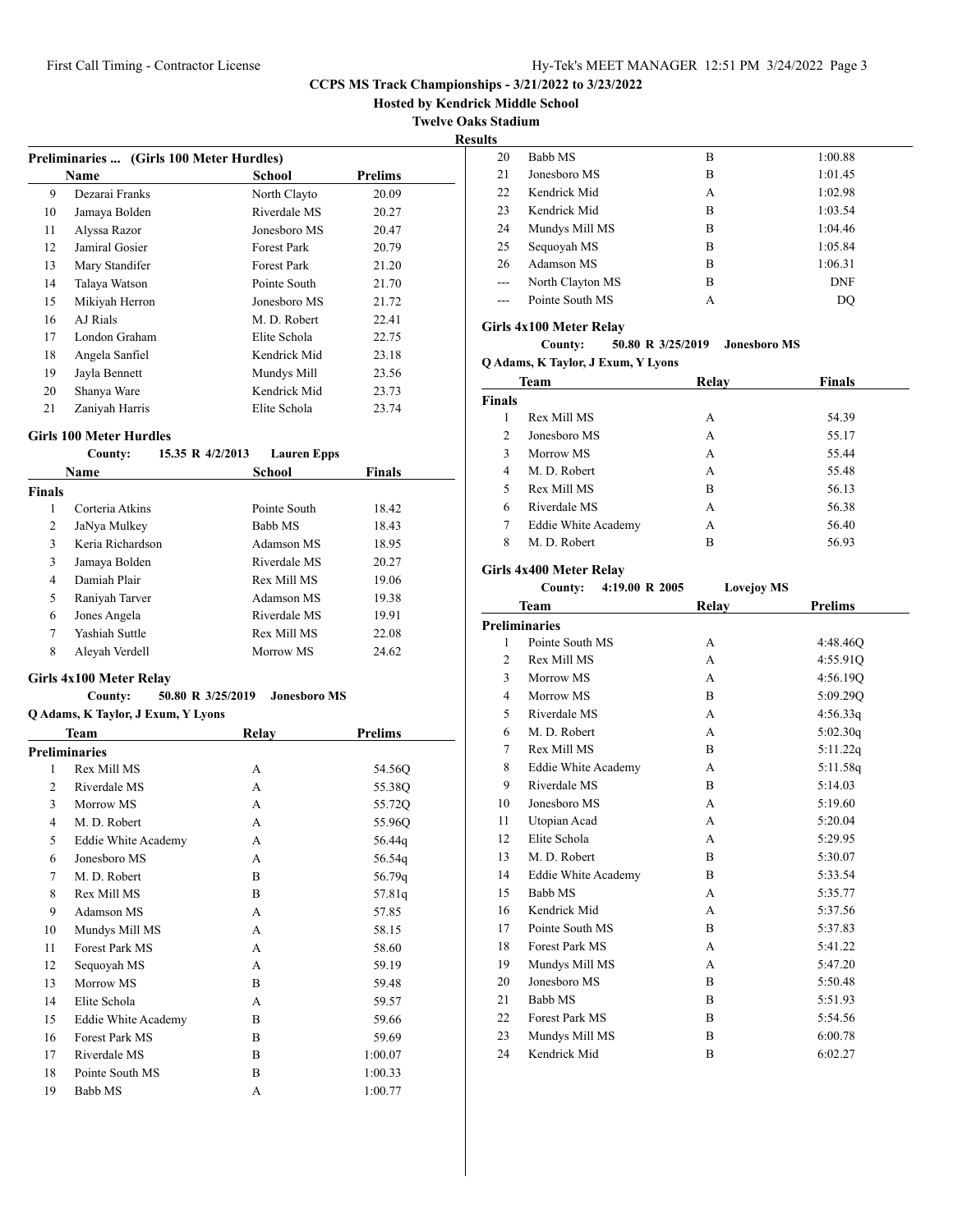**Hosted by Kendrick Middle School**

## **Twelve Oaks Stadium**

**Results**

|                | County:<br>4:19.00 R 2005  | <b>Lovejoy MS</b> |               |
|----------------|----------------------------|-------------------|---------------|
|                | Team                       | Relay             | <b>Finals</b> |
| <b>Finals</b>  |                            |                   |               |
| 1              | Rex Mill MS                | A                 | 4:32.91       |
| $\overline{c}$ | Riverdale MS               | A                 | 4:37.25       |
| 3              | M. D. Robert               | $\mathsf{A}$      | 4:49.77       |
| 4              | <b>Eddie White Academy</b> | A                 | 4:56.41       |
| 5              | Morrow MS                  | A                 | 4:57.51       |
| 6              | Morrow MS                  | B                 | 5:07.67       |
| 7              | <b>Rex Mill MS</b>         | $\overline{B}$    | 5:08.26       |
| $---$          | Pointe South MS            | A                 | DO            |
|                | <b>Girls High Jump</b>     |                   |               |
|                | 5-03 R 1997<br>County:     | <b>Jackson</b>    |               |
|                | <b>Name</b>                | School            | <b>Finals</b> |
| <b>Finals</b>  |                            |                   |               |
| 1              | Jonellise Cox              | Adamson MS        | $4 - 06.00$   |
| $\overline{c}$ | Carter Necole              | Riverdale MS      | $4 - 04.00$   |
| 3              | Damiah Plair               | Rex Mill MS       | $4 - 02.00$   |
| 4              | Williams Santresia         | Riverdale MS      | $4 - 00.00$   |
| $\overline{4}$ | Corteria Atkins            | Pointe South      | $4 - 00.00$   |
|                | Ciara Howard               | Pointe South      | $4 - 00.00$   |
| 4              |                            |                   | <b>NH</b>     |
|                | Yashiah Suttle             | Rex Mill MS       |               |
| $---$          | Jakirah Holloway           | Adamson MS        | NH            |

|                | County:               | <b>Kenndi Hood</b><br>17-04 R 3/27/2018 |              |
|----------------|-----------------------|-----------------------------------------|--------------|
|                | Name                  | School                                  | Finals       |
| <b>Finals</b>  |                       |                                         |              |
| 1              | Savannah Dockery      | Morrow MS                               | 15-03.25     |
| 2              | Rayna Brown           | Rex Mill MS                             | 14-08.00     |
| 3              | Dace Muzic            | Riverdale MS                            | J14-08.00    |
| $\overline{4}$ | Talaya Watson         | Pointe South                            | 13-01.50     |
| 5              | DonTrea Wilson        | Pointe South                            | 13-00.00     |
| 6              | Jamaya Bolden         | Riverdale MS                            | 12-11.00     |
| 6              | Journee Patillo       | Kendrick Mid                            | 12-11.00     |
| 8              | La'davionna Gilbert   | North Clayto                            | $12 - 10.50$ |
| 9              | Zoe Scott             | Mundys Mill                             | 12-08.25     |
| 10             | LaShaundra Spikes     | Sequoyah MS                             | 12-07.00     |
| 11             | Nadiyah Goldsmith     | Morrow MS                               | $12-04.00$   |
| 12             | <b>Trinity Alford</b> | Elite Schola                            | 12-03.00     |
| 13             | Cadence Brisbane      | Mundys Mill                             | $12 - 02.50$ |
| 14             | Peyton Braswell       | M. D. Robert                            | 12-00.00     |
| 15             | Keria Richardson      | Adamson MS                              | 11-07.00     |
| 16             | Lauren Flemming       | <b>Forest Park</b>                      | 11-06.00     |
| 17             | Jaiden Cox            | Kendrick Mid                            | 11-05.00     |
| 18             | Jada Loy-Fagan        | Rex Mill MS                             | 11-00.75     |
| 19             | Amalie Laing          | Elite Schola                            | 10-09.00     |
| 20             | London Robinson       | Utopian Acad                            | 10-06.00     |
| 21             | Candessa Barker       | Adamson MS                              | 10-00.75     |
|                | Luekia Mathis         | <b>Forest Park</b>                      | <b>FOUL</b>  |
| ---            | Sephia Abdou          | Utopian Acad                            | <b>FOUL</b>  |
| ---            | Carliya Jones         | Sequoyah MS                             | <b>FOUL</b>  |

|                | <b>Girls Triple Jump</b>    |                       |               |
|----------------|-----------------------------|-----------------------|---------------|
|                | 36-00 R 4/3/2015<br>County: | <b>Sarah Matthews</b> |               |
|                | Name                        | School                | <b>Finals</b> |
| <b>Finals</b>  |                             |                       |               |
| 1              | Dace Muzic                  | Riverdale MS          | 30-11.00      |
| 2              | Makayla Dunston             | Babb MS               | 29-11.00      |
| 3              | Jamaya Bolden               | Riverdale MS          | 27-06.00      |
| 4              | Kimaya Foulk                | M. D. Robert          | 25-06.00      |
| 5              | Talia Blocker               | Kendrick Mid          | 25-00.00      |
| $-$            | Raniyah Tarver              | Adamson MS            | <b>FOUL</b>   |
| ---            | Jada Loy-Fagan              | Rex Mill MS           | <b>FOUL</b>   |
| ---            | AJ Rials                    | M. D. Robert          | <b>FOUL</b>   |
| ---            | Karisma Davis               | <b>Forest Park</b>    | <b>FOUL</b>   |
|                | Semajia Davis               | Adamson MS            | <b>FOUL</b>   |
|                | Ni'Yonna Andrews            | <b>Forest Park</b>    | <b>FOUL</b>   |
| ---            | Nyalann Johnson             | Morrow MS             | <b>FOUL</b>   |
| ---            | Cameryn Hartry              | Rex Mill MS           | <b>FOUL</b>   |
|                | <b>Girls Shot Put</b>       |                       |               |
|                | 34-00 R 1995<br>County:     | Wilder                |               |
|                | Name                        | School                | Finals        |
| <b>Finals</b>  |                             |                       |               |
| 1              | Trinitee Anderson           | Adamson MS            | 23-09.00      |
| $\overline{c}$ | Keimari Moss                | Elite Schola          | 22-10.00      |
| 3              | Anich Brock                 | M. D. Robert          | 22-09.00      |
| 4              | Fallyn Johnson              | Rex Mill MS           | 22-08.50      |
| 5              | Maya Steward                | Mundys Mill           | 22-08.00      |
| 6              | Ezova Oriana                | Riverdale MS          | 22-02.00      |
| 7              | Maddison Hollie             | Utopian Acad          | 22-00.00      |
| 8              | Cidney Banks                | Kendrick Mid          | 21-09.00      |
| 9              | Mariah Cooper               | Pointe South          | 21-08.50      |
| 10             | Favor Umeano                | Pointe South          | 21-06.00      |
| 11             | Messiah Barber              | North Clayto          | 20-04.00      |
| 12             | Taleah Anderson             | Rex Mill MS           | 19-11.00      |
| 13             | Graciella Mpanzu            | Elite Schola          | 19-10.50      |
| 14             | Shaquille Jackson           | Jonesboro MS          | 19-08.00      |
| 15             | Kamiya Render               | <b>Forest Park</b>    | 19-05.50      |
| 16             | Alyssa Razor                | Jonesboro MS          | 19-04.00      |
| 17             | Jade Farley                 | <b>Forest Park</b>    | 18-05.00      |
| 18             | Melissa Delgado             | Babb MS               | 18-03.00      |
| 18             | Kayla Mainor                | Babb MS               | 18-03.00      |
| 20             | Atlanta Coy                 | Utopian Acad          | 18-01.50      |
| 21             | Alena Zeck                  | Kendrick Mid          | 18-01.00      |
| 22             | Amani Moore                 | Mundys Mill           | 18-00.50      |
| 23             | Carter Necole               | Riverdale MS          | 17-09.00      |
| 24             | Ja'Voanna King              | Sequoyah MS           | 17-07.50      |
| 25             | Kelsey Walker               | Morrow MS             | 17-00.00      |
| 26             | Jadia Robinson              | Morrow MS             | 16-03.00      |
| 27             | Kaydyn Davison              | M. D. Robert          | 15-11.00      |
| 28             | Shaniah Woodard             | Adamson MS            | 15-03.00      |
| 29             | Winner Owakwe               | North Clayto          | 15-01.00      |
| 30             | Kamaria Cephus              | Sequoyah MS           | 11-03.00      |
|                |                             |                       |               |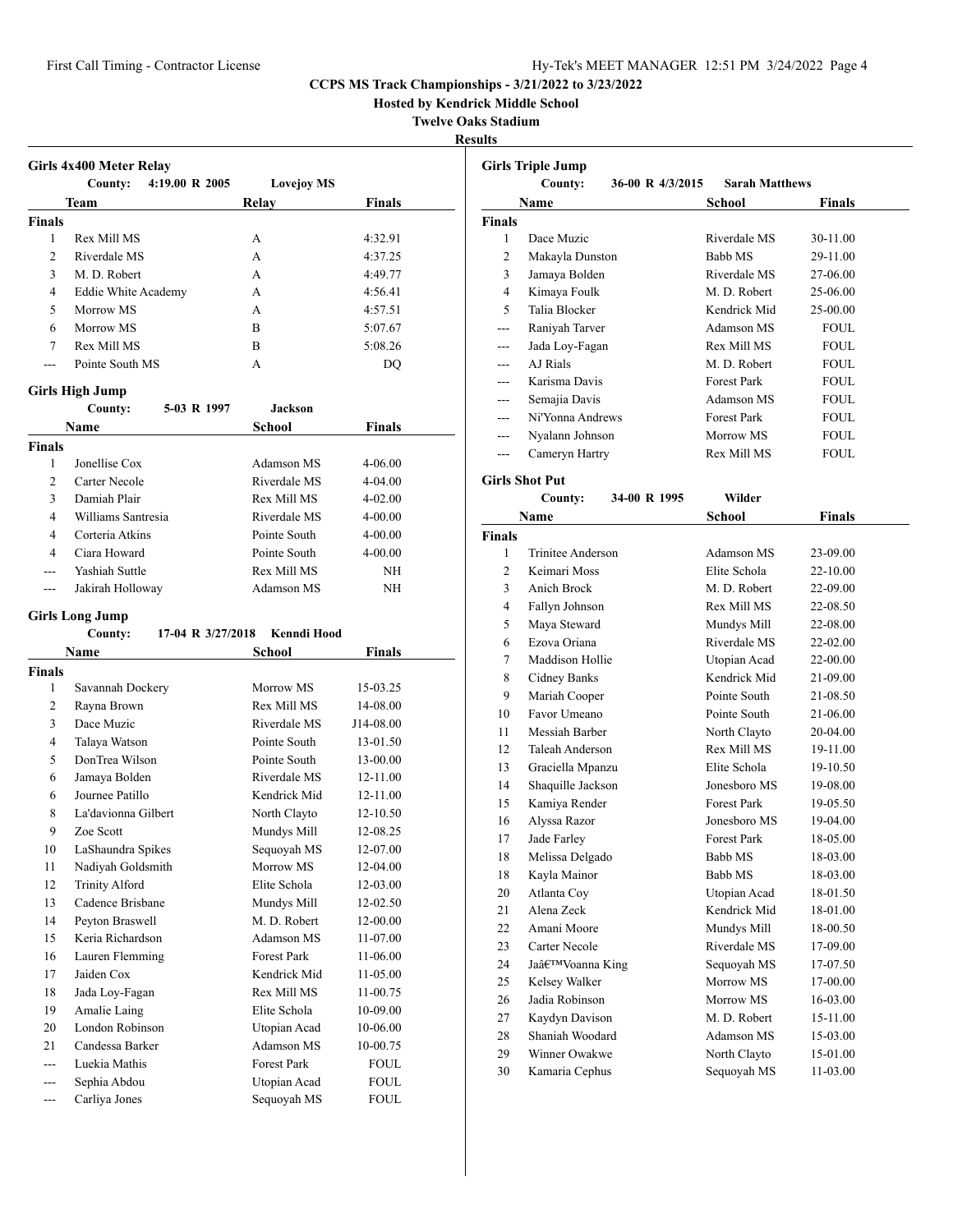Josiah Brown Babb MS 13.47 18 Jaden Brandon M. D. Robert 13.48

## **CCPS MS Track Championships - 3/21/2022 to 3/23/2022**

**ick Middle School** 

**Ks Stadium** 

|                |                            |                    | <b>CCPS MS Track Championships</b> |                       |
|----------------|----------------------------|--------------------|------------------------------------|-----------------------|
|                |                            |                    | <b>Hosted by Kendrick M</b>        | <b>Twelve Oaks St</b> |
|                |                            |                    |                                    | <b>Results</b>        |
|                |                            |                    |                                    |                       |
|                | <b>Girls Discus Throw</b>  |                    |                                    |                       |
|                | 95-08 R 2006<br>County:    | <b>Bradford</b>    |                                    |                       |
|                | <b>Name</b>                | <b>School</b>      | <b>Finals</b>                      |                       |
| <b>Finals</b>  |                            |                    |                                    |                       |
| 1              | Anich Brock                | M. D. Robert       | 70-03                              |                       |
| $\overline{2}$ | Brianna Mason              | Jonesboro MS       | 68-09                              |                       |
| 3              | Fallyn Johnson             | Rex Mill MS        | 64-06                              |                       |
| $\overline{4}$ | Riley Tyneesa              | Riverdale MS       | $63 - 10$                          |                       |
| 5              | Favor Umeano               | Pointe South       | 61-03                              |                       |
| 6              | Fatima Konateh             | Kendrick Mid       | 60-03                              |                       |
| 7              | Maddison Hollie            | Utopian Acad       | 55-04                              |                       |
| 8              | Keimari Moss               | Elite Schola       | 52-10                              |                       |
| 9              | Mariah Cooper              | Pointe South       | 51-02                              |                       |
| 10             | Atlanta Coy                | Utopian Acad       | 51-01                              | Boy                   |
| 11             | Graciella Mpanzu           | Elite Schola       | 49-07                              |                       |
| 12             | Kenya Love                 | M. D. Robert       | 49-06                              |                       |
| 13             | Nadiyah Dunn               | Kendrick Mid       | 49-03                              | Fin                   |
| 14             | Anastasia Fites            | Babb MS            | 48-09                              |                       |
| 15             | Shaniah Woodard            | <b>Adamson MS</b>  | 48-02                              |                       |
| 16             | Onwuka Laila               | Riverdale MS       | 47-08                              |                       |
| 17             | Kamiya Render              | Forest Park        | $42 - 03$                          |                       |
| 18             | Trinitee Anderson          | Adamson MS         | $42 - 02$                          |                       |
| 19             | Maya Steward               | Mundys Mill        | 40-00                              |                       |
| ---            | Zoe Hunter                 | 7 Pillars Career   | <b>FOUL</b>                        |                       |
| ---            | Jamari Stevenson           | Mundys Mill        | FOUL                               |                       |
| ---            | Kelsey Walker              | Morrow MS          | FOUL                               |                       |
| ---            | Kamaria Cephus             | Sequoyah MS        | FOUL                               | Boy                   |
| $---$          | Ja'Voanna King             | Sequoyah MS        | <b>FOUL</b>                        |                       |
| ---            | Jade Farley                | Forest Park        | FOUL                               |                       |
| $---$          | Kayla Mainor               | Babb MS            | <b>FOUL</b>                        | Pre                   |
| $\overline{a}$ | Jadia Robinson             | Morrow MS          | FOUL                               |                       |
| ---            | Leanna Paul                | Rex Mill MS        | <b>FOUL</b>                        |                       |
|                | <b>Boys 100 Meter Dash</b> |                    |                                    |                       |
|                | 11.05 R 2012<br>County:    | Pollard            |                                    |                       |
|                | Name                       | School             | <b>Prelims</b>                     |                       |
|                | <b>Preliminaries</b>       |                    |                                    |                       |
| 1              | Eli Williams               | <b>Eddie White</b> | 11.55Q                             |                       |
| $\overline{c}$ | Justin Murphy              | North Clayto       | 11.91Q                             |                       |
| 3              | Martavious Ballard         | Forest Park        | 12.45Q                             |                       |

4 Mekhi Walker Riverdale MS 12.60Q 5 Quinterius Gipson Rex Mill MS 11.82q Ahmad Jackson Mundys Mill 12.29q 7 Jontavius Wyman Rex Mill MS 12.33q Ricky Washington North Clayto 12.79q 9 Kalik Rabon Morrow MS 12.94 Amari Coleman Riverdale MS 12.99 Zyrik Milton Mundys Mill 13.15 12 Zion Best Morrow MS 13.21 Kaybren Peters Eddie White 13.35 14 Ricky Moon Sequoyah MS 13.39 Jarrell Lester Utopian Acad 13.41 16 Dacaris Lambert Pointe South 13.45

| 19            | Eric Smith                                | Jonesboro MS                | 13.48          |
|---------------|-------------------------------------------|-----------------------------|----------------|
| 20            | Aries Nance                               | M. D. Robert                | 13.54          |
| 21            | Jakai Childs                              | Babb MS                     | 13.59          |
| 22            | <b>Alvin Burkes</b>                       | Sequoyah MS                 | 13.65          |
| 23            | Patrick Fanfan                            | Elite Schola                | 13.66          |
| 24            | Nyle Tompkins                             | Jonesboro MS                | 14.04          |
| 25            | Dylon Jordan                              | Pointe South                | 14.12          |
| 26            | Jayden Edwards                            | Elite Schola                | 14.43          |
| 27            | Miles Shelton                             | Kendrick Mid                | 15.73          |
| 28            | Dashwood Zeck                             | Kendrick Mid                | 16.02          |
| 29            | Michael Fletcher                          | <b>Forest Park</b>          | 16.22          |
|               | <b>Boys 100 Meter Dash</b>                |                             |                |
|               | County:<br>11.05 R 2012                   | Pollard                     |                |
|               | <b>Name</b>                               | <b>School</b>               | <b>Finals</b>  |
| <b>Finals</b> |                                           |                             |                |
| 1             | Quinterius Gipson                         | Rex Mill MS                 | 11.92          |
| 2             | Eli Williams                              | <b>Eddie White</b>          | 12.03          |
| 3             | Justin Murphy                             | North Clayto                | 12.16          |
| 4             | Mekhi Walker                              | Riverdale MS                | 12.23          |
| 5             | Martavious Ballard                        | <b>Forest Park</b>          | 12.29          |
| 6             | Jontavius Wyman                           | Rex Mill MS                 | 12.52          |
| 7             | Ricky Washington                          | North Clayto                | 12.60          |
| 8             | Ahmad Jackson                             | Mundys Mill                 | 13.59          |
|               |                                           |                             |                |
|               | <b>Boys 200 Meter Dash</b>                |                             |                |
|               |                                           | Moore                       |                |
|               | County:<br>22.78 R 2010                   |                             |                |
|               | Name                                      | School                      | Prelims        |
|               | <b>Preliminaries</b>                      |                             |                |
| 1             | Eli Williams                              | <b>Eddie White</b>          | 23.85Q         |
| 2             | Quinterius Gipson                         | Rex Mill MS                 | 23.93Q         |
| 3             | Jontavius Wyman                           | Rex Mill MS                 | 24.73Q         |
| 4             | Trey'vion Mizell                          | Sequoyah MS                 | 25.53Q         |
| 5             | Justin Murphy                             | North Clayto                | 24.41q         |
| 6             | Martavious Ballard                        | <b>Forest Park</b>          | 24.83q         |
| 7             | Mekhi Walker                              | Riverdale MS                | 24.92q         |
| 8             | Ricky Washington                          | North Clayto                | 26.21q         |
| 9             | Jaydin Smith                              | M. D. Robert                | 26.52          |
| 10            | Kalik Rabon                               | Morrow MS                   | 26.56          |
| 11            | Kaybren Peters                            | <b>Eddie White</b>          | 26.90          |
| 12            | Desmund Thomas                            | Utopian Acad                | 27.42          |
| 13            | Deshon Yancey                             | Jonesboro MS                | 27.46          |
| 14            | Joseph Archibong                          | Elite Schola                | 27.73          |
| 15            | Zion Best                                 | Morrow MS                   | 27.79          |
| 16            | Nyle Tompkins                             | Jonesboro MS                | 27.96          |
| 17            | Michael Fletcher                          | <b>Forest Park</b>          | 28.30          |
| 18            | Kameron Ogletree                          | Pointe South                | 28.34          |
| 19            | Rico Olley                                | Kendrick Mid                | 28.57          |
| 20            | Jayden Edwards                            | Elite Schola                | 28.90          |
| 21            | Jacory Lucas                              | Pointe South                | 28.95          |
| 22<br>23      | <b>Brandon Stephen</b><br>Demetrius Crisp | Riverdale MS<br>Sequoyah MS | 29.85<br>29.86 |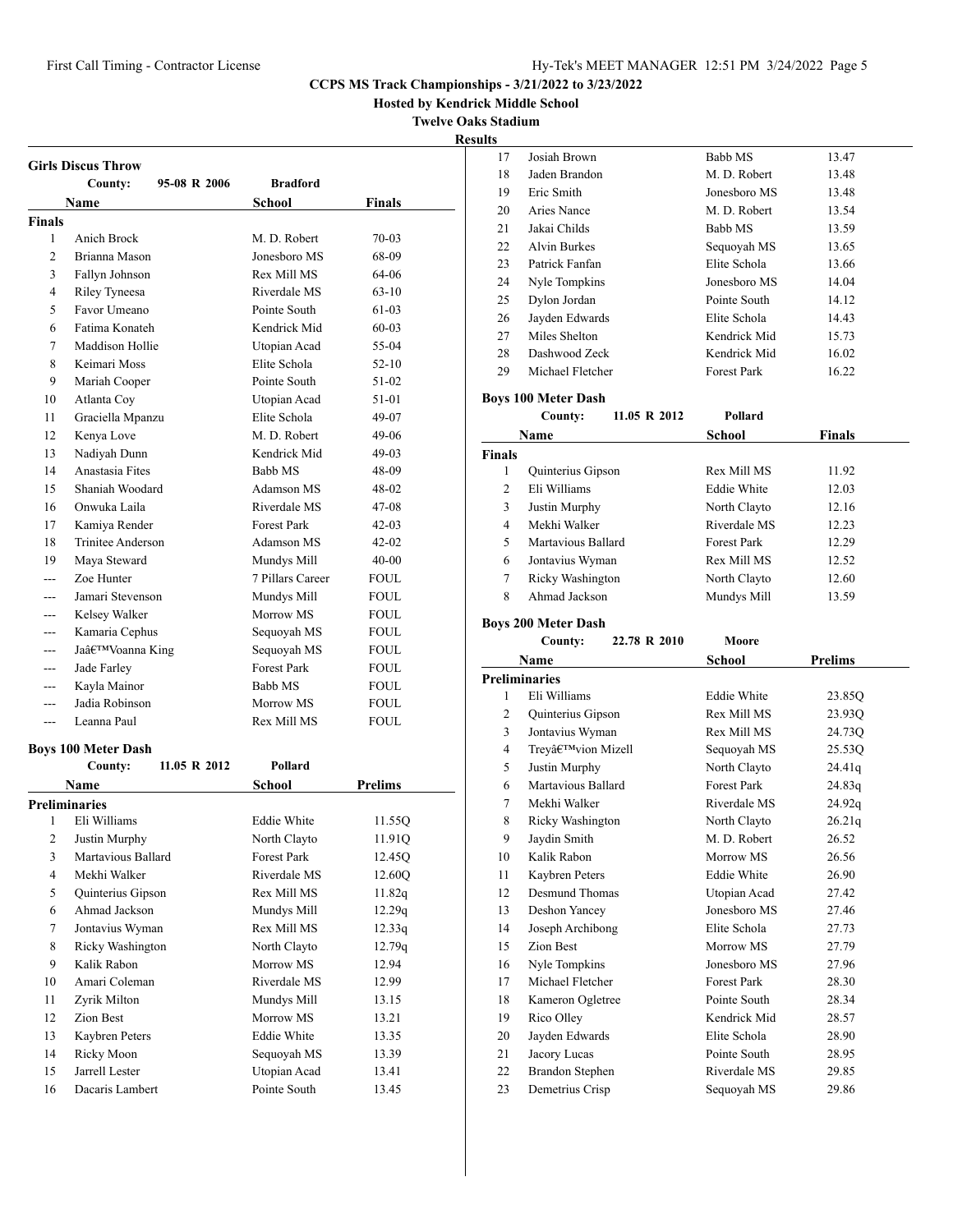**Hosted by Kendrick Middle School**

**Twelve Oaks Stadium**

| `Sulfs<br>۰. |
|--------------|
|--------------|

|                    | Preliminaries  (Boys 200 Meter Dash) |                              |                    |
|--------------------|--------------------------------------|------------------------------|--------------------|
|                    | Name                                 | <b>School</b>                | <b>Prelims</b>     |
| 24                 | Caden McCloud                        | M. D. Robert                 | 30.39              |
| 25                 | Amar Odom                            | Babb MS                      | 31.99              |
| 26                 | <b>Trevor Thompson</b>               | Kendrick Mid                 | 32.31              |
| 27                 | Reggie Slayton                       | Utopian Acad                 | 34.34              |
|                    |                                      |                              |                    |
|                    | <b>Boys 200 Meter Dash</b>           | Moore                        |                    |
|                    | County:<br>22.78 R 2010              |                              |                    |
|                    | Name                                 | <b>School</b>                | <b>Finals</b>      |
| <b>Finals</b><br>1 | Eli Williams                         | <b>Eddie White</b>           | 23.95              |
| 2                  | Quinterius Gipson                    | Rex Mill MS                  | 24.05              |
| 3                  | Justin Murphy                        | North Clayto                 | 24.65              |
| 4                  | Jontavius Wyman                      | Rex Mill MS                  | 25.06              |
| 5                  | Mekhi Walker                         | Riverdale MS                 | 25.24              |
| 6                  | Ricky Washington                     | North Clayto                 | 25.50              |
| 7                  | Trey'vion Mizell                     | Sequoyah MS                  | 25.55              |
|                    |                                      |                              |                    |
|                    | <b>Boys 400 Meter Dash</b>           |                              |                    |
|                    | County:<br>52.36 R 1997              | Ogletree                     |                    |
|                    | <b>Name</b>                          | School                       | Prelims            |
|                    | <b>Preliminaries</b>                 |                              |                    |
| 1                  | Joseph Archibong                     | Elite Schola                 | 54.55Q             |
| $\overline{2}$     | Jermia Collier                       | North Clayto                 | 55.78Q             |
| 3                  | Kymani Widener                       | Mundys Mill                  | 59.03Q             |
| 4                  | Joshua Turner                        | <b>Adamson MS</b>            | 1:00.50Q           |
| 5                  | Michael Baugh                        | North Clayto                 | 58.88q             |
| 6                  | Jeremiah Roux                        | <b>Eddie White</b>           | 59.59q             |
| 7                  | Andrew Griffin                       | Rex Mill MS                  | 1:00.66q           |
| 8                  | Kamiyon Holley                       | Riverdale MS                 | 1:00.91q           |
| 9                  | Antonio Arnold                       | Kendrick Mid                 | 1:01.35            |
| 10                 | Samuel Daly                          | Riverdale MS                 | 1:01.88            |
| 11                 | Kala Talakai                         | Morrow MS                    | 1:02.38            |
| 12                 | <b>Alvin Burkes</b>                  | Sequoyah MS                  | 1:02.49            |
| 13                 | Jakia Green                          | Adamson MS                   | 1:03.48            |
| 14                 | Donelle Davis                        | <b>Eddie White</b>           | 1:04.05            |
| 15                 | Caden McCloud                        | M. D. Robert                 | 1:04.37            |
| 16                 | Jashawn Lesane                       | Mundys Mill                  | 1:04.88            |
| 17                 | Adyn King                            | Jonesboro MS                 | 1:05.35            |
| 18                 | Preston Peart                        | Jonesboro MS                 | 1:06.05            |
| 19                 | Carlin Jacobs                        | Morrow MS                    | 1:06.59            |
| 20                 | King Suttle                          | Rex Mill MS                  | 1:06.83            |
| 21                 | Fidencio Rodriguez                   | <b>Forest Park</b>           | 1:07.90            |
| 22                 | Jerel Clark                          | Elite Schola                 | 1:08.71            |
| 23                 | Ty Landry                            | Babb MS                      | 1:08.99            |
| 24                 | Isaiah Hughes<br>Desi Walker         | Babb MS                      | 1:09.06            |
| 25                 |                                      | Pointe South<br>Pointe South | 1:09.16<br>1:11.86 |
| 26                 | Janari Thompson<br>Zion Edmondson    |                              |                    |
| 27<br>28           | Nehemiah Atwater                     | Kendrick Mid<br>Forest Park  | 1:12.57<br>1:16.10 |
| 29                 | Vinvent Agbaosi                      | Sequoyah MS                  | 1:17.64            |
| 30                 | Quinton Tanner                       | Utopian Acad                 | 1:24.27            |
|                    |                                      |                              |                    |

|               | <b>Boys 400 Meter Dash</b> |              |               |
|---------------|----------------------------|--------------|---------------|
|               | 52.36 R 1997<br>County:    | Ogletree     |               |
|               | <b>Name</b>                | School       | <b>Finals</b> |
| <b>Finals</b> |                            |              |               |
| 1             | Jermia Collier             | North Clayto | 54.02         |
| 2             | Joseph Archibong           | Elite Schola | 56.26         |
| 3             | Kymani Widener             | Mundys Mill  | 57.32         |
| 4             | Andrew Griffin             | Rex Mill MS  | 58.16         |
| 5             | Jeremiah Roux              | Eddie White  | 59.60         |
| 6             | Joshua Turner              | Adamson MS   | 1:00.99       |
| 7             | Michael Baugh              | North Clayto | 1:01.20       |
| 8             | Kamiyon Holley             | Riverdale MS | 1:01.57       |

## **Boys 800 Meter Run**

**County: 2:07.81 R 4/7/2014 Jordan Jones**

|                | Name                  | <b>School</b>      | <b>Finals</b> |  |
|----------------|-----------------------|--------------------|---------------|--|
| <b>Finals</b>  |                       |                    |               |  |
| 1              | Oscar Gutierrez       | Kendrick Mid       | 2:20.28       |  |
| $\overline{c}$ | Kaden Manuel          | Rex Mill MS        | 2:21.65       |  |
| 3              | Daquan Robinson       | North Clayto       | 2:23.77       |  |
| 4              | Nicholas Dixon        | Jonesboro MS       | 2:25.77       |  |
| 5              | Alijah Adams          | <b>Eddie White</b> | 2:29.53       |  |
| 6              | Demoire Williams      | Riverdale MS       | 2:31.01       |  |
| 7              | William Vault         | Rex Mill MS        | 2:31.84       |  |
| 8              | Chad Fairchld         | <b>Eddie White</b> | 2:32.41       |  |
| 9              | <b>Edrin Banks</b>    | Riverdale MS       | 2:36.61       |  |
| 10             | Alijah Hammonds       | Adamson MS         | 2:37.04       |  |
| 11             | Vinquez Gunder        | Mundys Mill        | 2:43.42       |  |
| 12             | Mexie Louis           | Morrow MS          | 2:46.78       |  |
| 13             | Kobe Miller           | M. D. Robert       | 2:48.45       |  |
| 14             | <b>Tyson Lincey</b>   | Elite Schola       | 2:53.33       |  |
| 15             | Caleb Julien          | Utopian Acad       | 2:53.36       |  |
| 16             | Isaiah Andrews        | <b>Babb MS</b>     | 2:54.19       |  |
| 17             | Donovan Williams      | Jonesboro MS       | 2:59.95       |  |
| 18             | Lervi Arcos           | Babb MS            | 3:01.08       |  |
| 19             | Jacobe Mills          | North Clayto       | 3:02.62       |  |
| 20             | Tammaris Jones        | Sequoyah MS        | 3:03.16       |  |
| 21             | Fidel Eshon           | Pointe South       | 3:07.44       |  |
| 22             | <b>Trystin Dalton</b> | Mundys Mill        | 3:10.79       |  |
| 23             | Jajuan Gamble         | Morrow MS          | 3:10.83       |  |
| 24             | Marcus Gate           | Pointe South       | 3:15.39       |  |
| 25             | Patrick Fanfan        | Elite Schola       | 3:20.60       |  |
| 26             | Aydin Rudley          | Utopian Acad       | 3:41.30       |  |
|                |                       |                    |               |  |

## **Boys 1600 Meter Run**

**County: 4:52.85 R 4/5/2014 Jordan Jones**

| Name          |                 | School       | <b>Finals</b> |
|---------------|-----------------|--------------|---------------|
| <b>Finals</b> |                 |              |               |
|               | Oscar Gutierrez | Kendrick Mid | 5:26.02       |
| $\mathcal{L}$ | William Vault   | Rex Mill MS  | 5:28.24       |
| 3             | Daquan Robinson | North Clayto | 5:29.72       |
| 4             | Kaden Manuel    | Rex Mill MS  | 5:53.48       |
| 5             | Chad Fairchld   | Eddie White  | 5:57.74       |
| 6             | Jeremiah Hinson | Riverdale MS | 6:00.56       |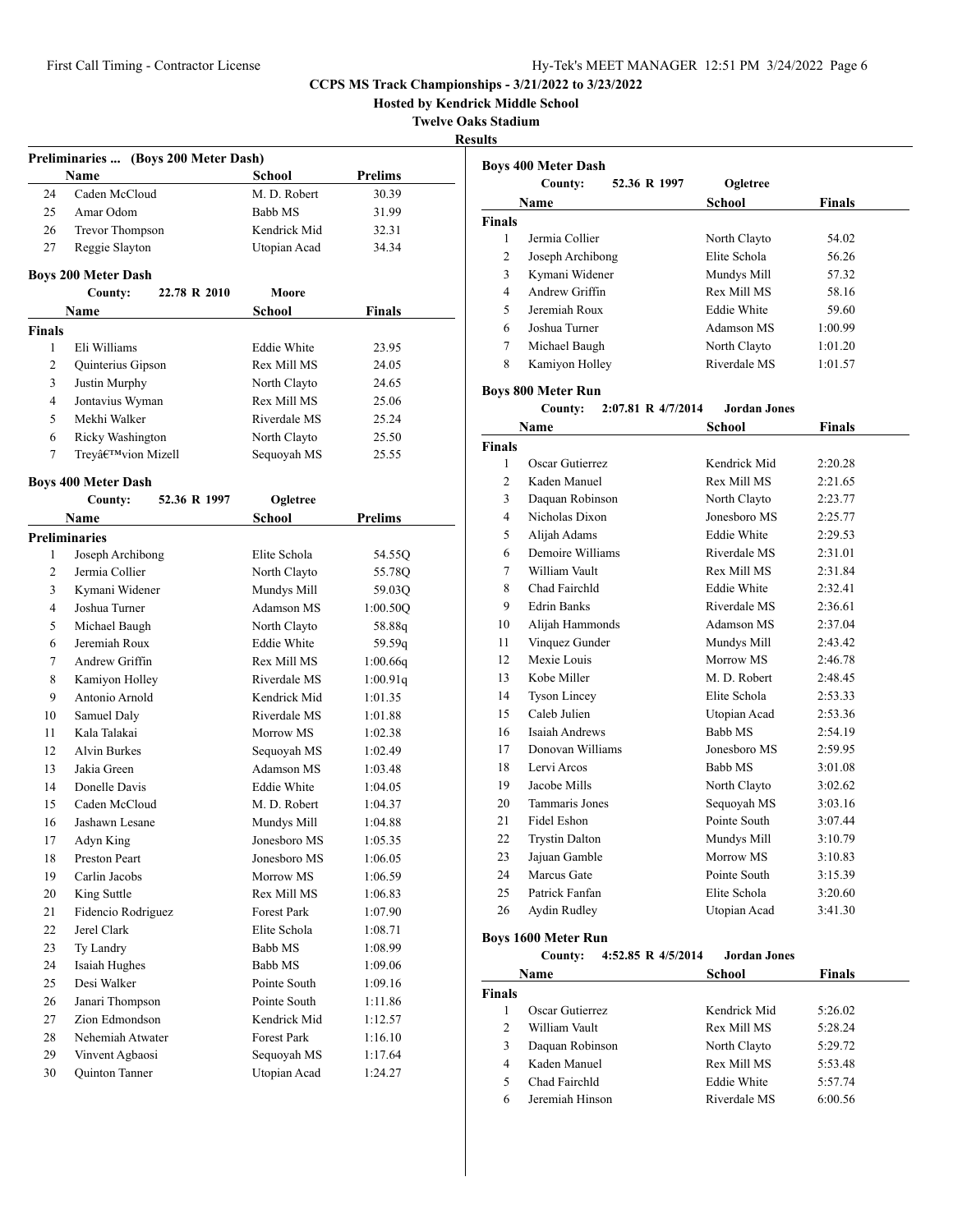**Hosted by Kendrick Middle School**

**Twelve Oaks Stadium**

#### **Results**

|    | Finals  (Boys 1600 Meter Run) |                    |         |
|----|-------------------------------|--------------------|---------|
|    | Name                          | School             | Finals  |
| 7  | Steven Ortega                 | Sequoyah MS        | 6:00.69 |
| 8  | Skyler Worthy                 | <b>Eddie White</b> | 6:00.76 |
| 9  | Vinquez Gunder                | Mundys Mill        | 6:24.33 |
| 10 | Jaiden Hines                  | North Clayto       | 6:36.15 |
| 11 | Alijah Hammonds               | Adamson MS         | 6:38.65 |
| 12 | Isac Ortiz                    | Riverdale MS       | 6:42.48 |
| 13 | <b>Trystin Dalton</b>         | Mundys Mill        | 7:28.39 |
| 14 | Jajuan Gamble                 | Morrow MS          | 7:31.87 |
| 15 | Marcus Gate                   | Pointe South       | 7:40.23 |
| 16 | Jayden Gladmon                | Utopian Acad       | 7:42.66 |
| 17 | Malachi Boyd                  | Sequoyah MS        | 7:43.56 |
| 18 | Shawn Gaither                 | M. D. Robert       | 7:53.72 |
| 19 | Nathaniel Chea                | Morrow MS          | 8:41.65 |

## **Boys 110 Meter Hurdles**

## **County: 15.37 R 3/29/2017 Corzavious Smart**

|                | Name                 | School             | <b>Prelims</b> |
|----------------|----------------------|--------------------|----------------|
|                | <b>Preliminaries</b> |                    |                |
| 1              | Caleb Carson         | <b>Eddie White</b> | 16.97q         |
| $\overline{2}$ | Jermia Collier       | North Clayto       | 17.72q         |
| 3              | Michael Baugh        | North Clayto       | 17.77q         |
| $\overline{4}$ | <b>Clint Davis</b>   | <b>Eddie White</b> | 17.89q         |
| 5              | Ricky Moon           | Sequoyah MS        | 18.04q         |
| 6              | Mexie Louis          | Morrow MS          | 18.39q         |
| 7              | Dayland Blissett     | Riverdale MS       | 18.81g         |
| 8              | Jacory Lucas         | Pointe South       | 19.15q         |
| 9              | King Suttle          | Rex Mill MS        | 19.16          |
| 10             | Trey'vion Mizell     | Sequoyah MS        | 19.61          |
| 11             | Desi Walker          | Pointe South       | 19.64          |
| 12             | Antavious Daniel     | Babb MS            | 19.90          |
| 13             | Cantrell Etheridge   | Mundys Mill        | 19.93          |
| 14             | <b>Aundrey Biggs</b> | Rex Mill MS        | 20.04          |
| 15             | Ayden Whittaker      | Morrow MS          | 20.37          |
| 16             | Jasen Thompson       | Riverdale MS       | 20.43          |
| 17             | Vaughn Crumbley      | Jonesboro MS       | 20.90          |
| 18             | Amari Chapman        | Babb MS            | 20.92          |
| 19             | Samuel Valentinez    | Kendrick Mid       | 21.10          |
| 20             | Fidencio Rodriguez   | <b>Forest Park</b> | 21.21          |
| 21             | Kadence Giles        | <b>Forest Park</b> | 22.24          |
| 22             | <b>Tyson Lincey</b>  | Elite Schola       | 23.13          |
| 23             | Aidan Diallo         | 7 Pillars Career   | 25.51          |
| 24             | Lathon Parker        | 7 Pillars Career   | 26.54          |

#### **Boys 110 Meter Hurdles**

#### **County: 15.37 R 3/29/2017 Corzavious Smart**

| Name           | School             | <b>Finals</b> |  |
|----------------|--------------------|---------------|--|
|                |                    |               |  |
| Caleb Carson   | <b>Eddie White</b> | 16.97         |  |
| Michael Baugh  | North Clayto       | 17.30         |  |
| Jermia Collier | North Clayto       | 17.49         |  |
| Clint Davis    | Eddie White        | 17.60         |  |
| Mexie Louis    | Morrow MS          | 18.69         |  |
|                |                    |               |  |

| 6              | Dayland Blissett              | Riverdale MS        | 19.00          |
|----------------|-------------------------------|---------------------|----------------|
| $\tau$         | Ricky Moon                    | Sequoyah MS         | 19.07          |
| 8              | <b>Aundrey Biggs</b>          | Rex Mill MS         | 19.58          |
|                | <b>Boys 4x100 Meter Relay</b> |                     |                |
|                | 45.50 R 2012<br>County:       | <b>Jonesboro MS</b> |                |
|                | <b>Team</b>                   | Relay               | <b>Prelims</b> |
|                | <b>Preliminaries</b>          |                     |                |
| 1              | <b>Eddie White Academy</b>    | А                   | 47.30Q         |
| $\overline{c}$ | North Clayton MS              | А                   | 48.24Q         |
| 3              | Rex Mill MS                   | А                   | 48.31Q         |
| $\overline{4}$ | Morrow MS                     | A                   | 50.60Q         |
| 5              | M. D. Robert                  | A                   | 49.53q         |
| 6              | Sequoyah MS                   | A                   | 49.71q         |
| 7              | <b>Eddie White Academy</b>    | B.                  | 49.81q         |
| 8              | Riverdale MS                  | А                   | 50.14q         |
| 9              | Riverdale MS                  | B                   | 50.65          |
| 10             | Mundys Mill MS                | А                   | 51.16          |
| 11             | Rex Mill MS                   | B                   | 51.41          |
| 12             | M. D. Robert                  | B                   | 51.55          |
| 13             | Babb MS                       | А                   | 52.34          |
| 14             | North Clayton MS              | B                   | 52.35          |
| 15             | Jonesboro MS                  | A                   | 52.46          |
| 16             | Pointe South MS               | А                   | 53.06          |
| 17             | Forest Park MS                | А                   | 53.08          |
| 18             | Morrow MS                     | B                   | 54.08          |
| 19             | Sequoyah MS                   | B                   | 54.61          |
| 20             | Mundys Mill MS                | B                   | 54.96          |
| 21             | Pointe South MS               | B                   | 55.06          |
| 22             | Utopian Acad                  | А                   | 55.12          |
| 23             | Adamson MS                    | A                   | 55.74          |
| 24             | Elite Schola                  | A                   | 56.88          |
| 25             | Kendrick Mid                  | А                   | 58.11          |
| 26             | <b>Forest Park MS</b>         | B                   | 1:01.98        |

## **Boys 4x100 Meter Relay**

|                      | County:                       | 45.50 R 2012   |       | <b>Jonesboro MS</b> |                |
|----------------------|-------------------------------|----------------|-------|---------------------|----------------|
|                      | Team                          |                | Relay |                     | <b>Finals</b>  |
| <b>Finals</b>        |                               |                |       |                     |                |
| 1                    | North Clayton MS              |                | A     |                     | 47.30          |
| 2                    | Eddie White Academy           |                | A     |                     | 47.31          |
| 3                    | Rex Mill MS                   |                | A     |                     | 47.97          |
| 4                    | M. D. Robert                  |                | A     |                     | 48.37          |
| 5                    | Sequoyah MS                   |                | A     |                     | 49.07          |
| 6                    | Riverdale MS                  |                | A     |                     | 49.56          |
| 7                    | Morrow MS                     |                | A     |                     | 50.38          |
| 8                    | Eddie White Academy           |                | B     |                     | 54.79          |
|                      | <b>Boys 4x400 Meter Relay</b> |                |       |                     |                |
|                      | County:                       | 3:45.85 R 2003 |       | <b>Babb MS</b>      |                |
|                      | <b>Team</b>                   |                | Relav |                     | <b>Prelims</b> |
| <b>Preliminaries</b> |                               |                |       |                     |                |
| 1                    | Eddie White Academy           |                | A     |                     | 4:02.18O       |
|                      |                               |                |       |                     |                |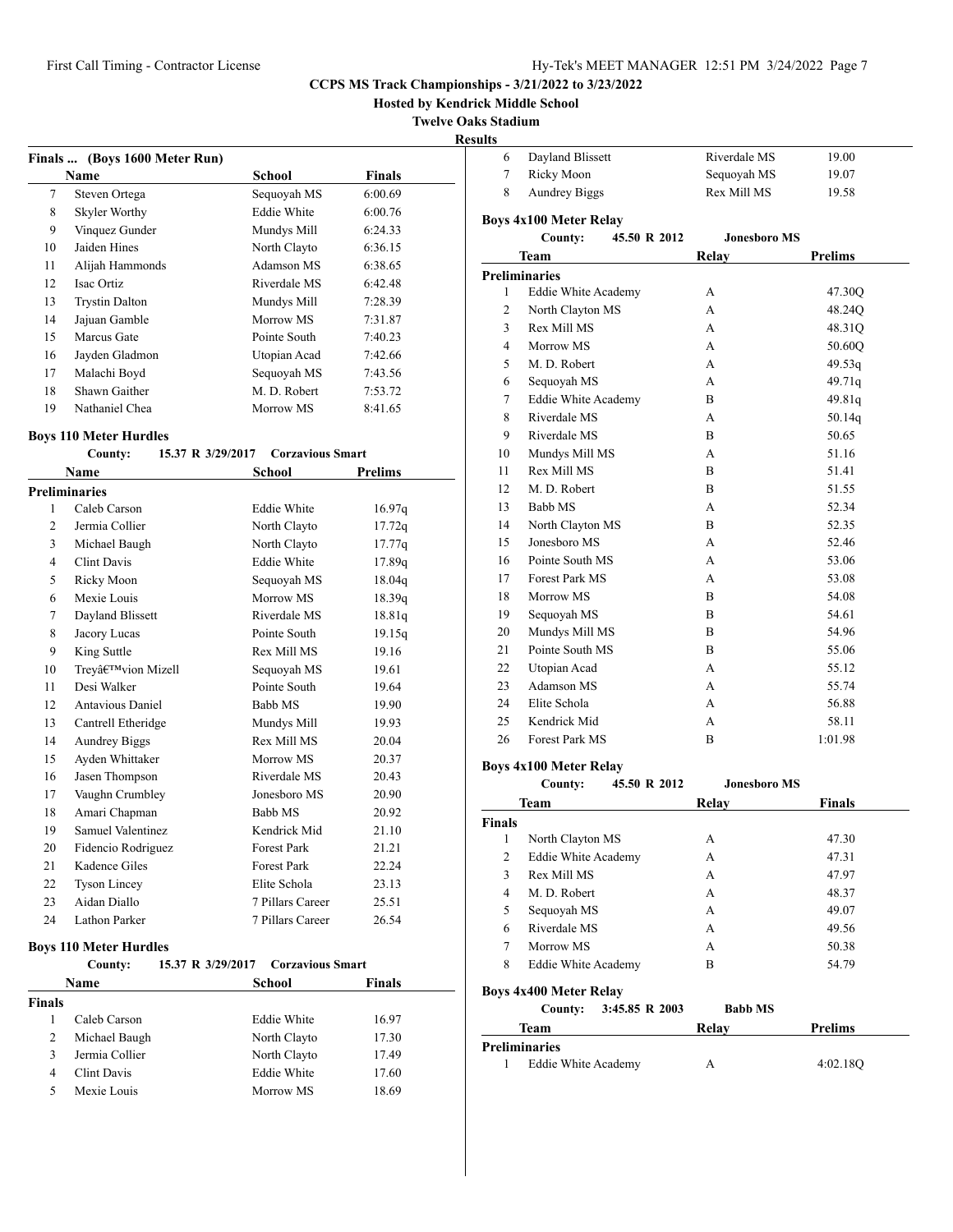**Hosted by Kendrick Middle School**

**Twelve Oaks Stadium**

# **Results**

| Preliminaries  (Boys 4x400 Meter Relay) |                                             |              |                |  |  |  |
|-----------------------------------------|---------------------------------------------|--------------|----------------|--|--|--|
|                                         | Team                                        | Relay        | <b>Prelims</b> |  |  |  |
| 2                                       | <b>Eddie White Academy</b>                  | B            | 4:08.83Q       |  |  |  |
| 3                                       | Rex Mill MS                                 | $\mathsf{A}$ | 4:17.48O       |  |  |  |
| 4                                       | Riverdale MS                                | $\mathsf{A}$ | 4:20.12Q       |  |  |  |
| 5                                       | North Clayton MS                            | $\mathsf{A}$ | 4:04.07q       |  |  |  |
| 6                                       | Rex Mill MS                                 | B            | 4:14.50q       |  |  |  |
| 7                                       | Kendrick Mid                                | A            | 4:19.82q       |  |  |  |
| 8                                       | Riverdale MS                                | B            | 4:22.57q       |  |  |  |
| 9                                       | M. D. Robert                                | B            | 4:32.44        |  |  |  |
| 10                                      | Morrow MS                                   | $\mathsf{A}$ | 4:33.62        |  |  |  |
| 11                                      | Morrow MS                                   | B            | 4:34.91        |  |  |  |
| 12                                      | Elite Schola                                | $\mathsf{A}$ | 4:36.98        |  |  |  |
| 13                                      | Mundys Mill MS                              | A            | 4:37.09        |  |  |  |
| 14                                      | Adamson MS                                  | $\mathsf{A}$ | 4:38.05        |  |  |  |
| 15                                      | Pointe South MS                             | B            | 4:38.85        |  |  |  |
| 16                                      | Babb MS                                     | A            | 4:45.91        |  |  |  |
| 17                                      | Mundys Mill MS                              | B            | 4:49.13        |  |  |  |
| 18                                      | North Clayton MS                            | B            | 4:50.88        |  |  |  |
| 19                                      | Jonesboro MS                                | $\mathsf{A}$ | 4:52.96        |  |  |  |
| 20                                      | Utopian Acad                                | A            | 4:55.39        |  |  |  |
| 21                                      | Sequoyah MS                                 | A            | 4:59.69        |  |  |  |
| 22                                      | Sequoyah MS                                 | B            | 5:00.41        |  |  |  |
| 23                                      | Forest Park MS                              | $\mathsf{A}$ | 5:20.99        |  |  |  |
| 24                                      | M. D. Robert                                | A            | 6:12.14        |  |  |  |
|                                         | <b>Boys 4x400 Meter Relay</b>               |              |                |  |  |  |
|                                         | 3:45.85 R 2003<br>County:<br><b>Babb MS</b> |              |                |  |  |  |

|               | County:<br>3:45.05 K 2005 | DAUU M.S |               |
|---------------|---------------------------|----------|---------------|
|               | Team                      | Relay    | <b>Finals</b> |
| <b>Finals</b> |                           |          |               |
| 1             | Rex Mill MS               | А        | 3:53.83       |
| 2             | Eddie White Academy       | А        | 3:54.21       |
| 3             | North Clayton MS          | А        | 3:59.82       |
| 4             | Eddie White Academy       | В        | 3:59.83       |
| 5             | Rex Mill MS               | B        | 4:03.55       |
| 6             | Kendrick Mid              | A        | 4:11.26       |
| 7             | Riverdale MS              | А        | 4:24.78       |
| 8             | Riverdale MS              | в        | 4:25.99       |

# **Boys High Jump**

|               | Do jo trigu o ump     |             |                    |               |  |
|---------------|-----------------------|-------------|--------------------|---------------|--|
|               | County:               | 6-02 R 1995 | <b>Hartness</b>    |               |  |
|               | Name                  |             | School             | <b>Finals</b> |  |
| <b>Finals</b> |                       |             |                    |               |  |
| 1             | Jontavius Wyman       |             | Rex Mill MS        | $5-04.00$     |  |
| 2             | <b>Timothy Sims</b>   |             | <b>Eddie White</b> | 5-02.00       |  |
| 3             | <b>Trenton Thomas</b> |             | <b>Eddie White</b> | J5-02.00      |  |
| 4             | Alijah Hammonds       |             | Adamson MS         | $5 - 00.00$   |  |
| 4             | <b>Aundrey Biggs</b>  |             | Rex Mill MS        | $5 - 00.00$   |  |
| 4             | Jasen Thompson        |             | Riverdale MS       | $5 - 00.00$   |  |
| 4             | Nigel Favers          |             | Pointe South       | $5 - 00.00$   |  |
| 8             | Kaiden Smith-Dent     |             | Morrow MS          | $J5-00.00$    |  |
| ---           | Joshua Turner         |             | Adamson MS         | NΗ            |  |
|               | Demond Collum         |             | Riverdale MS       | NΗ            |  |
| ---           | Michael Baugh         |             | North Clayto       | NΗ            |  |
| ---           | Johnathan Tyler       |             | Jonesboro MS       | NΗ            |  |

| $-$ --        | <b>Preston Peart</b>           | Jonesboro MS                       | NH            |
|---------------|--------------------------------|------------------------------------|---------------|
|               | Kalik Rabon                    | Morrow MS                          | ΝH            |
| ---           | Janari Thompson                | Pointe South                       | NH            |
|               |                                |                                    |               |
|               | Boys Long Jump<br>21-01 R 1993 |                                    |               |
|               | County:                        | Burney                             |               |
|               | Name                           | School                             | <b>Finals</b> |
| Finals        |                                |                                    |               |
| 1             | Joseph Archibong               | Elite Schola<br><b>Eddie White</b> | 19-02.00      |
| 2             | <b>Timothy Sims</b>            |                                    | 19-01.50      |
| 3             | Caleb Carson                   | <b>Eddie White</b>                 | 18-04.00      |
| 4             | Jermia Collier                 | North Clayto                       | 18-03.50      |
| 5             | Quinterius Gipson              | Rex Mill MS                        | 18-02.00      |
| 6             | Josiah Brown                   | Babb MS                            | 17-11.00      |
| 7             | Jakai Childs                   | Babb MS                            | 17-08.00      |
| 8             | Samuel Daly                    | Riverdale MS                       | 17-06.00      |
| 9             | Martavious Ballard             | <b>Forest Park</b>                 | 17-03.00      |
| 10            | Antonio Arnold                 | Kendrick Mid                       | 16-06.00      |
| 11            | Demond Collum                  | Riverdale MS                       | 16-05.00      |
| 12            | Jakia Green                    | Adamson MS                         | 16-04.50      |
| 12            | JaNorris Terrell               | M. D. Robert                       | 16-04.50      |
| 14            | Nigel Favers                   | Pointe South                       | 16-00.00      |
| 15            | Zyrik Milton                   | Mundys Mill                        | 15-11.50      |
| 16            | Samuel Valentinez              | Kendrick Mid                       | 15-08.00      |
| 17            | Ricky Moon                     | Sequoyah MS                        | 15-07.50      |
| 18            | Mexie Louis                    | Morrow MS                          | 15-05.00      |
| 19            | Kala Talakai                   | Morrow MS                          | 15-04.50      |
| 20            | David Joiner                   | Mundys Mill                        | 15-02.00      |
| 21            | Kobe Miller                    | M. D. Robert                       | 14-07.00      |
| 22            | Jacoby Martin                  | Adamson MS                         | 14-04.50      |
| 23            | Andrew Griffin                 | Rex Mill MS                        | 14-04.00      |
| 24            | Vaughn Crumbley                | Jonesboro MS                       | 14-02.00      |
| 25            | Donovan Williams               | Jonesboro MS                       | 13-11.00      |
| 26            | Doyal Wise                     | Pointe South                       | 13-09.50      |
| 27            | Tyrique Tanner                 | Utopian Acad                       | 11-00.00      |
|               | <b>Boys Triple Jump</b>        |                                    |               |
|               | 42-05 R 1998<br>County:        | Marshall                           |               |
|               | Name                           | <b>School</b>                      | <b>Finals</b> |
| <b>Finals</b> |                                |                                    |               |
| 1             | Samuel Daly                    | Riverdale MS                       | 34-04.00      |
| 2             | Oscar Gutierrez                | Kendrick Mid                       | 33-05.00      |
| 3             | Kala Talakai                   | Morrow MS                          | J33-05.00     |
| 4             | Nicholas Dixon                 | Jonesboro MS                       | 32-11.00      |
| 5             | Skyler Worthy                  | <b>Eddie White</b>                 | 32-08.00      |
| 6             | <b>Aundrey Biggs</b>           | Rex Mill MS                        | 31-10.00      |
| 7             | Carlin Jacobs                  | Morrow MS                          | 31-08.00      |
| 8             | <b>Brian Mitchell</b>          | Mundys Mill                        | 31-03.00      |
| 9             | Jakai Childs                   | Babb MS                            | 31-01.00      |
| 10            | David Joiner                   | Mundys Mill                        | 30-06.00      |
| 11            | Jeremiah Roux                  | <b>Eddie White</b>                 | 30-03.00      |
| 12            | Donovan Williams               | Jonesboro MS                       | 30-02.00      |
| 13            | Anthony Thrower                | Rex Mill MS                        | 30-01.00      |
| 14            | Antavious Daniel               | Babb MS                            | 28-00.00      |
| 15            | Tyrique Tanner                 | Utopian Acad                       | 26-05.00      |
|               |                                |                                    |               |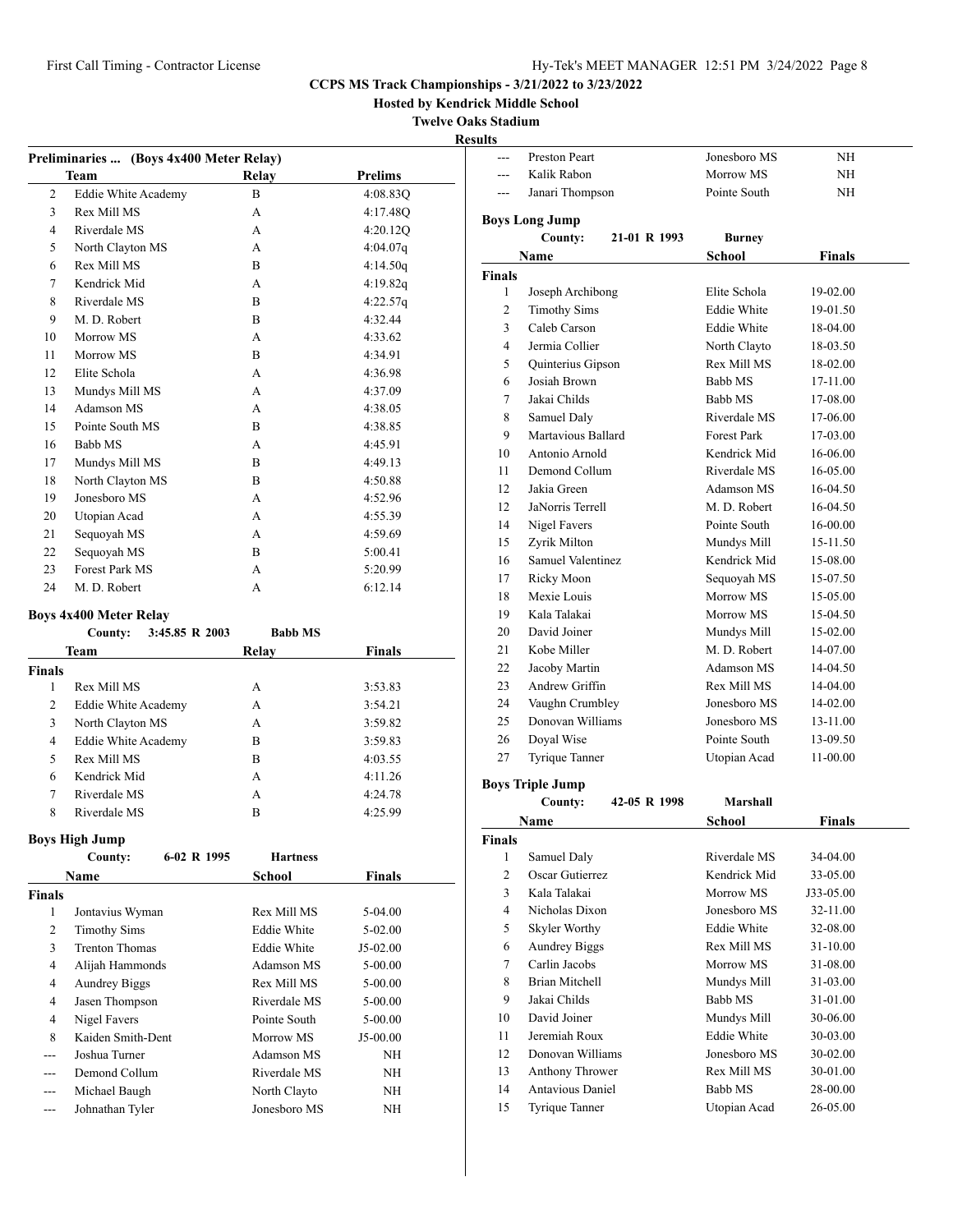**Hosted by Kendrick Middle School**

**Twelve Oaks Stadium**

**Results**

|                | Finals  (Boys Triple Jump) |                    |               |
|----------------|----------------------------|--------------------|---------------|
|                | <b>Name</b>                | School             | <b>Finals</b> |
| 16             | Jacoby Martin              | Adamson MS         | 25-01.00      |
| $\overline{a}$ | Josiah Deadwyler           | Adamson MS         | <b>FOUL</b>   |
|                |                            |                    |               |
|                | <b>Boys Shot Put</b>       |                    |               |
|                | 48-10.50 R 2012<br>County: | King               |               |
|                | Name                       | School             | Finals        |
| <b>Finals</b>  |                            |                    |               |
| 1              | Tobias Franklin            | Riverdale MS       | 35-08.50      |
| $\overline{c}$ | Eric Smith                 | Jonesboro MS       | 34-04.50      |
| 3              | Trey'vion Mizell           | Sequoyah MS        | 33-10.50      |
| 4              | Harrison Duboise           | Babb MS            | 32-01.50      |
| 5              | Justin Ames                | Mundys Mill        | 31-10.50      |
| 6              | Kalih Walker               | Riverdale MS       | 31-09.50      |
| 7              | Isaiah Johnson             | North Clayto       | 31-05.00      |
| 8              | Caleb Pugh                 | M. D. Robert       | 31-00.00      |
| 9              | Mekiah Kidd                | Morrow MS          | 30-08.50      |
| 10             | Micah Walker               | M. D. Robert       | 30-01.00      |
| 11             | Cristofer Martinez         | Rex Mill MS        | 29-03.00      |
| 12             | Malachi Langston           | <b>Forest Park</b> | 28-08.50      |
| 13             | Isaiah Taylor              | North Clayto       | 28-07.50      |
| 14             | Alan Diaz-Hernandez        | Kendrick Mid       | 28-07.00      |
| 15             | Marc Manigault             | <b>Eddie White</b> | 28-04.00      |
| 16             | Mikhail Walker             | Jonesboro MS       | 27-11.00      |
| 17             | Zaden Dillard              | <b>Babb MS</b>     | 27-09.00      |
| 18             | Isaiah Hall                | <b>Eddie White</b> | 27-05.50      |
| 19             | Marley Samuel              | Adamson MS         | 27-04.00      |
| 20             | Adaris Barber              | Rex Mill MS        | 26-09.50      |
| 21             | Montavious Johnson         | Kendrick Mid       | 26-00.00      |
| 22             | Demetrius Crisp            | Sequoyah MS        | 25-09.00      |
| 23             | Keith Dingle               | <b>Forest Park</b> | 23-01.00      |
| 24             | Christian Rhaney           | Pointe South       | 21-08.00      |
| 25             | Jeriah Moorer-Alexander    | Elite Schola       | 21-01.00      |
| 26             | Karson Williams            | Utopian Acad       | 19-08.00      |
| 27             | Mayke Newton               | Pointe South       | 18-08.00      |
| $- - -$        | Demarcus Whitley           | Mundys Mill        | FOUL          |
| ---            | Courtney Murrill           | Morrow MS          | FOUL          |
|                | Marcus Webb                | Utopian Acad       | <b>FOUL</b>   |

## **Boys Discus Throw**

|               | 150-07 R 1995<br>County: | Youngblood   |               |
|---------------|--------------------------|--------------|---------------|
|               | Name                     | School       | <b>Finals</b> |
| <b>Finals</b> |                          |              |               |
| 1             | Nivek McNair             | M. D. Robert | 106-05        |
| 2             | Tobias Franklin          | Riverdale MS | 101-00        |
| 3             | Kymani Widener           | Mundys Mill  | 99-01         |
| 4             | Aden Printup             | North Clayto | 98-04         |
| 5             | Alan Diaz-Hernandez      | Kendrick Mid | 94-08         |
| 6             | Kalih Walker             | Riverdale MS | 94-05         |
| 7             | Micah Walker             | M. D. Robert | 86-04         |
| 8             | Justin Ames              | Mundys Mill  | 84-00         |
| 9             | Marley Samuel            | Adamson MS   | 82-06         |
| 10            | Adaris Barber            | Rex Mill MS  | 80-00         |
| 11            | Montavious Johnson       | Kendrick Mid | 78-09         |

| 12  | Marc Manigault          | <b>Eddie White</b> | 76-09       |
|-----|-------------------------|--------------------|-------------|
| 13  | Jaden Robinson          | Babb MS            | 71-03       |
| 14  | Isaiah Taylor           | North Clayto       | 68-10       |
| 15  | Harrison Duboise        | Babb MS            | 66-08       |
| 16  | Isaiah Hall             | <b>Eddie White</b> | 65-00       |
| 17  | Malachi Langston        | <b>Forest Park</b> | $62 - 10$   |
| 18  | Mekiah Kidd             | Morrow MS          | 60-07       |
| --- | Mikhail Walker          | Jonesboro MS       | <b>FOUL</b> |
|     | Keith Dingle            | Forest Park        | <b>FOUL</b> |
|     | Cristofer Martinez      | Rex Mill MS        | FOUL.       |
| --- | Ethan Carter            | Jonesboro MS       | <b>FOUL</b> |
| --- | Josiah Deadwyler        | Adamson MS         | <b>FOUL</b> |
| --- | Courtney Murrill        | Morrow MS          | <b>FOUL</b> |
|     | Mayke Newton            | Pointe South       | <b>FOUL</b> |
|     | Jeriah Moorer-Alexander | Elite Schola       | <b>FOUL</b> |
|     |                         |                    |             |

| Women - Team Rankings - 13 Events Scored |                               |         |  |  |
|------------------------------------------|-------------------------------|---------|--|--|
| 1)                                       | Rex Mill MS                   | 80      |  |  |
| 2)                                       | M. D. Roberts Middle School   | 54      |  |  |
| 3)                                       | Morrow MS                     | 48      |  |  |
| 4)                                       | Riverdale MS                  | 47.8333 |  |  |
| 5)                                       | Pointe South MS               | 34.6666 |  |  |
| 6)                                       | <b>Adamson MS</b>             | 28      |  |  |
| 7)                                       | Eddie White Academy           | 26      |  |  |
| 8)                                       | Jonesboro MS                  | 19      |  |  |
| 9)                                       | North Clayton MS              | 18      |  |  |
| 10)                                      | Babb MS                       | 16      |  |  |
| 11)                                      | Utopian Academy For the Arts  | 10      |  |  |
| 12)                                      | Elite Scholars Academy Middle | 8       |  |  |
| 13)                                      | Kendrick Middle School        | 6.5     |  |  |
| 14)                                      | Mundys Mill MS                | 6       |  |  |

| Men - Team Rankings - 13 Events Scored |                               |       |  |  |
|----------------------------------------|-------------------------------|-------|--|--|
| 1)                                     | Eddie White Academy           | 88    |  |  |
| 2)                                     | Rex Mill MS                   | 79.75 |  |  |
| 3)                                     | North Clayton MS              | 73    |  |  |
| 4)                                     | Riverdale MS                  | 41.75 |  |  |
| 5)                                     | Kendrick Middle School        | 31    |  |  |
| 6)                                     | Elite Scholars Academy Middle | 18    |  |  |
| 7)                                     | Jonesboro MS                  | 16    |  |  |
| 8)                                     | Mundys Mill MS                | 14    |  |  |
| 8)                                     | M. D. Roberts Middle School   | 14    |  |  |
| 10)                                    | Morrow MS                     | 8     |  |  |
| 10)                                    | Sequoyah MS (Riverdale)       | 8     |  |  |
| 12)                                    | Babb MS                       | 5     |  |  |
| 13)                                    | Adamson MS                    | 2.75  |  |  |
| 14)                                    | Forest Park MS                | 2     |  |  |
| 15)                                    | Pointe South MS               | 1.75  |  |  |
|                                        |                               |       |  |  |

| Combined Team Scores - 26 Events Scored |         |  |  |  |
|-----------------------------------------|---------|--|--|--|
| Rex Mill MS                             | 159.75  |  |  |  |
| Eddie White Academy                     | 114     |  |  |  |
| 3) North Clayton MS                     | 91      |  |  |  |
| 4) Riverdale MS                         | 89.5833 |  |  |  |
| 5) M. D. Roberts Middle School          | 68      |  |  |  |
| Morrow MS                               | 56      |  |  |  |